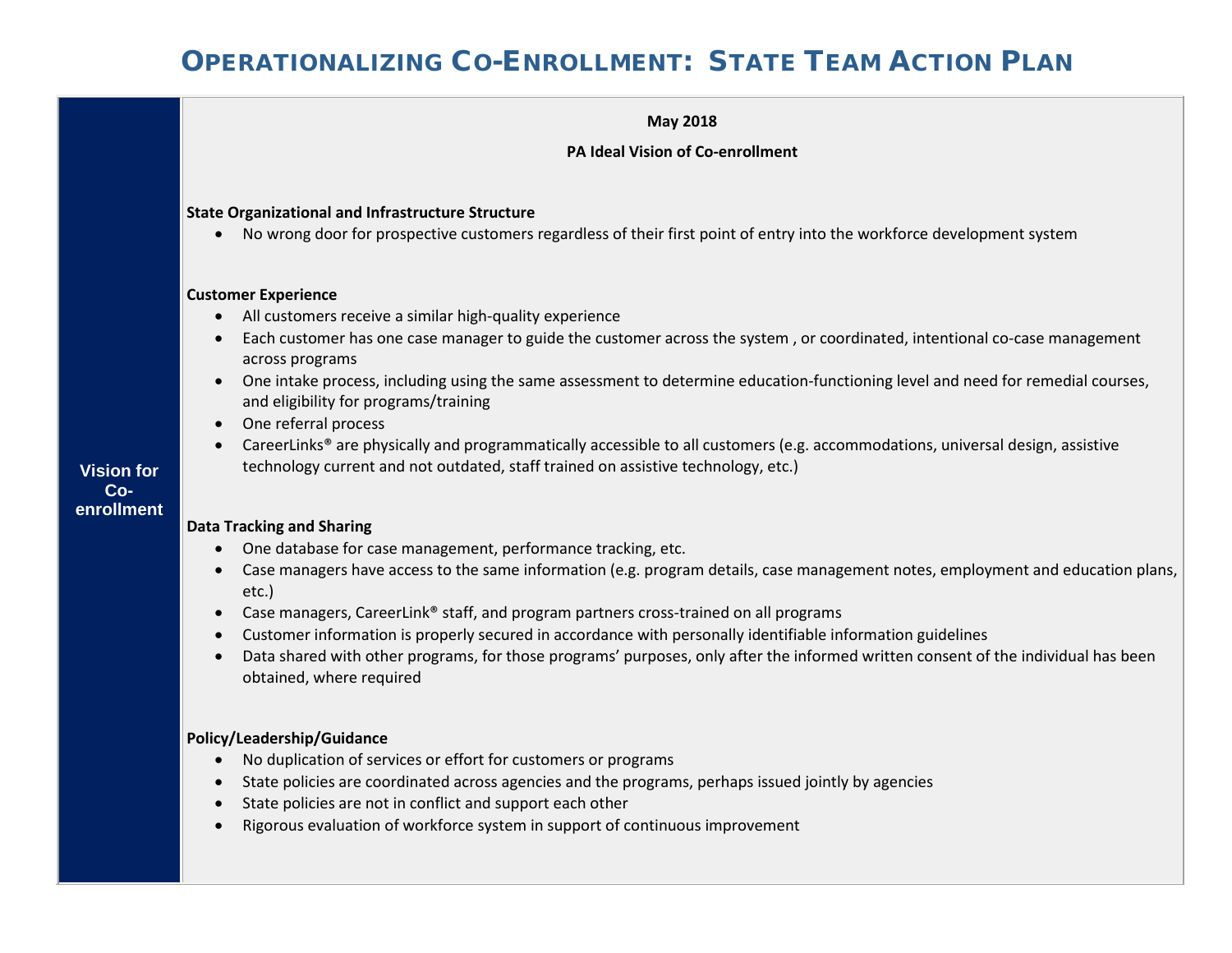|                                                                 |                                                                                                                                                                                                                                                                                                                                                                                                                                                                                                                                                                                                                                                                                                                                                                                 |                                                   | <b>WHO IS</b>                                                                                                     |                                                                                                                                                                                                                                                       |
|-----------------------------------------------------------------|---------------------------------------------------------------------------------------------------------------------------------------------------------------------------------------------------------------------------------------------------------------------------------------------------------------------------------------------------------------------------------------------------------------------------------------------------------------------------------------------------------------------------------------------------------------------------------------------------------------------------------------------------------------------------------------------------------------------------------------------------------------------------------|---------------------------------------------------|-------------------------------------------------------------------------------------------------------------------|-------------------------------------------------------------------------------------------------------------------------------------------------------------------------------------------------------------------------------------------------------|
| <b>WHAT DO WE WANT TO DO?</b><br>Strategies, approaches, models | HOW WILL WE GET THERE?<br>Specific action steps                                                                                                                                                                                                                                                                                                                                                                                                                                                                                                                                                                                                                                                                                                                                 | <b>HOW LONG WILL IT</b><br>TAKE?<br>Assign a time | <b>RESPONSIBLE</b><br>Person or<br>organization<br>accountable                                                    | <b>HOW WILL WE KNOW WE ARE</b><br>SUCCESSFUL?<br>Measure?                                                                                                                                                                                             |
|                                                                 | Think SMART: Specific (simple, sensible, significant). Measurable (meaningful, outcome-based). Achievable (agreed, attainable, assignable).<br>Relevant (reasonable, realistic and resourced, results-based). Time-bound (time-based, time limited, time/cost limited)                                                                                                                                                                                                                                                                                                                                                                                                                                                                                                          |                                                   |                                                                                                                   |                                                                                                                                                                                                                                                       |
| Coordinated policy development<br>process                       | Connect with states that have<br>$\bullet$<br>successfully coordinated/issued<br>joint directives; identify best<br>practices (e.g. MA)<br>Review current commonwealth<br>$\bullet$<br>agency policy development<br>processes<br>Convene relevant stakeholders<br>$\bullet$<br>(e.g. LWDBs/PWDA, relevant state<br>agencies, PA WDB, collective<br>bargaining units, etc.) to identify<br>process improvements, including<br>when to engage stakeholders and<br>how they can contribute to<br>process<br>Engage stakeholder leadership<br>$\bullet$<br>around changing process and<br>roles, including the possibility of<br>issuing joint policies and guidance,<br>and review of draft policies and<br>guidance<br>Include stakeholders in research<br>and policy development | 3-6 months                                        | Allison Jones,<br>Dan Kuba, Mike<br>White and Tara<br>Williams, L&I<br>Volunteers from<br>Co-enrollment<br>cohort | Develop a coordinated/joint process for<br>policy development, streamlined and<br>more efficient<br>Develop and issue a coordinated/joint<br>workforce policy directive<br>Possible policies: Operator, MOU, Co-<br>enrollment Policy, Cross-training |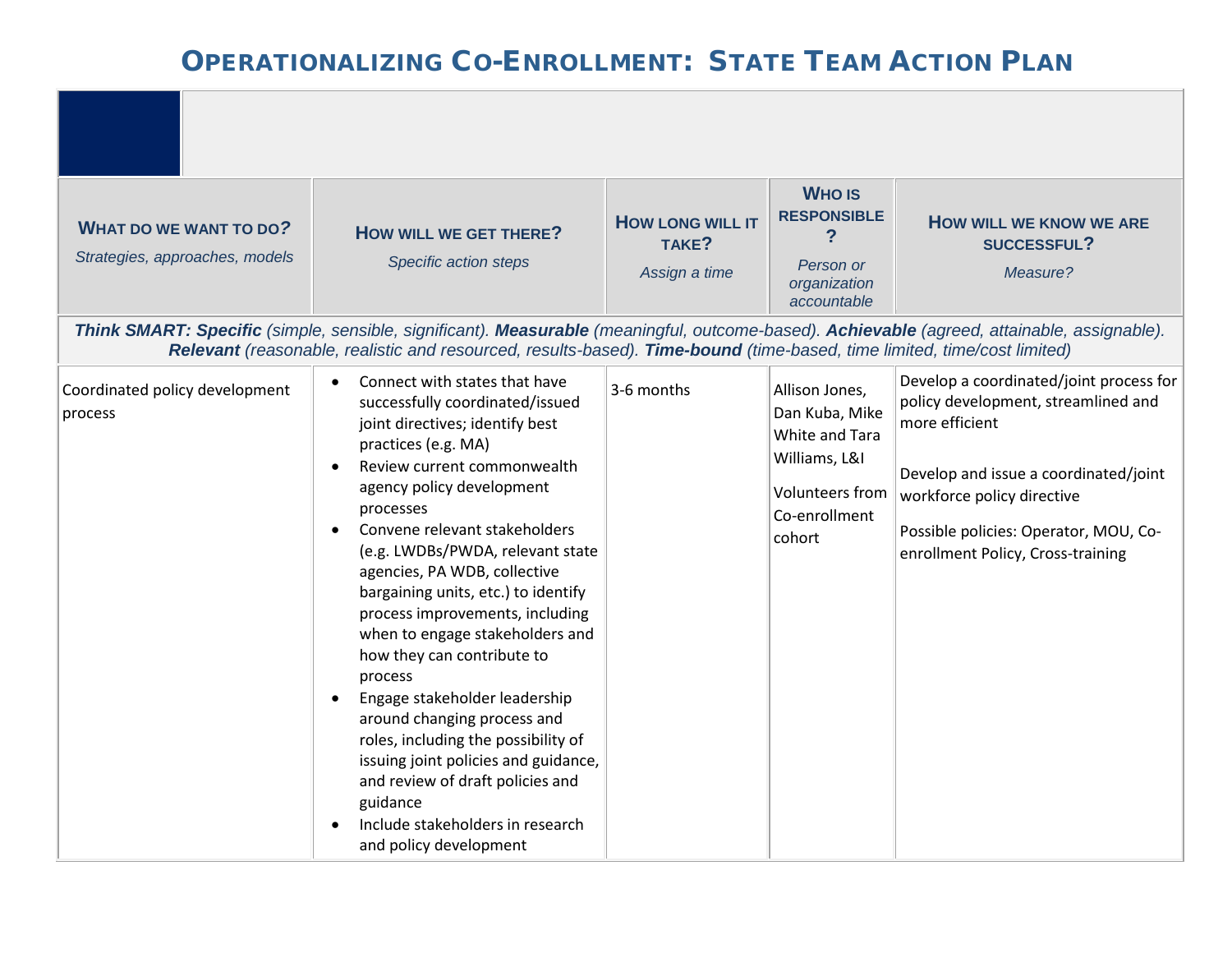|                                | $\bullet$                                                                                                                                                                                                                                                                                                                                                                                                                                                                                                                                                                                                                     |            |                                                                                                           |                                                                                                                                                                                                   |
|--------------------------------|-------------------------------------------------------------------------------------------------------------------------------------------------------------------------------------------------------------------------------------------------------------------------------------------------------------------------------------------------------------------------------------------------------------------------------------------------------------------------------------------------------------------------------------------------------------------------------------------------------------------------------|------------|-----------------------------------------------------------------------------------------------------------|---------------------------------------------------------------------------------------------------------------------------------------------------------------------------------------------------|
| MOU Template and Guidance      | Review statewide and local MOU<br>$\bullet$<br>guidance from other states that<br>emphasize co-enrollment,<br>including data sharing, privacy,<br>referrals (e.g. MA, DC MOUs on<br>Adult Ed, Voc Rehab/Disability,<br>etc.)<br>Review PA MOU template (move<br>$\bullet$<br>from basic to engaged partners)<br>Identify changes that support co-<br>$\bullet$<br>enrollment<br>Use coordinated policy<br>$\bullet$<br>development process                                                                                                                                                                                    | 6-9 Months | Mike White,<br>lead<br>Dayna Johnson-<br>Moser, BWDA<br><b>Volunteers from</b><br>Co-enrollment<br>Cohort | Issuance of coordinated policy<br>Stakeholders inform and support policy<br>Stakeholders are engaged and embrace<br>the guidance to support co-enrollment                                         |
| Co-enrollment General Guidance | Review co-enrollment guidance<br>$\bullet$<br>from other states, LWDBs, etc.<br>Convene stakeholders to develop<br>$\bullet$<br>guidance that supports co-<br>enrollment, including clear<br>expectations of LWDBs or possibly<br>setting minimum requirements<br>Identify support/technical<br>$\bullet$<br>assistance structure, and local co-<br>enrollment best practices and<br>champions<br>Use coordinated policy<br>$\bullet$<br>development process<br>Possible Topics:<br>Data sharing<br>Referrals<br>$\bullet$<br>Standardized intake form,<br>consent/information sharing, and<br>assessment process (e.g. Three | 3-6 months | Mike White,<br>lead<br>Terry Snyder,<br><b>BWDA</b><br>Volunteers from<br>Co-enrollment<br>Cohort         | Issuance of coordinated policy<br>Stakeholders inform and support policy<br>Stakeholders are engaged and embrace<br>the guidance to support co-enrollment<br>Increased incidence of co-enrollment |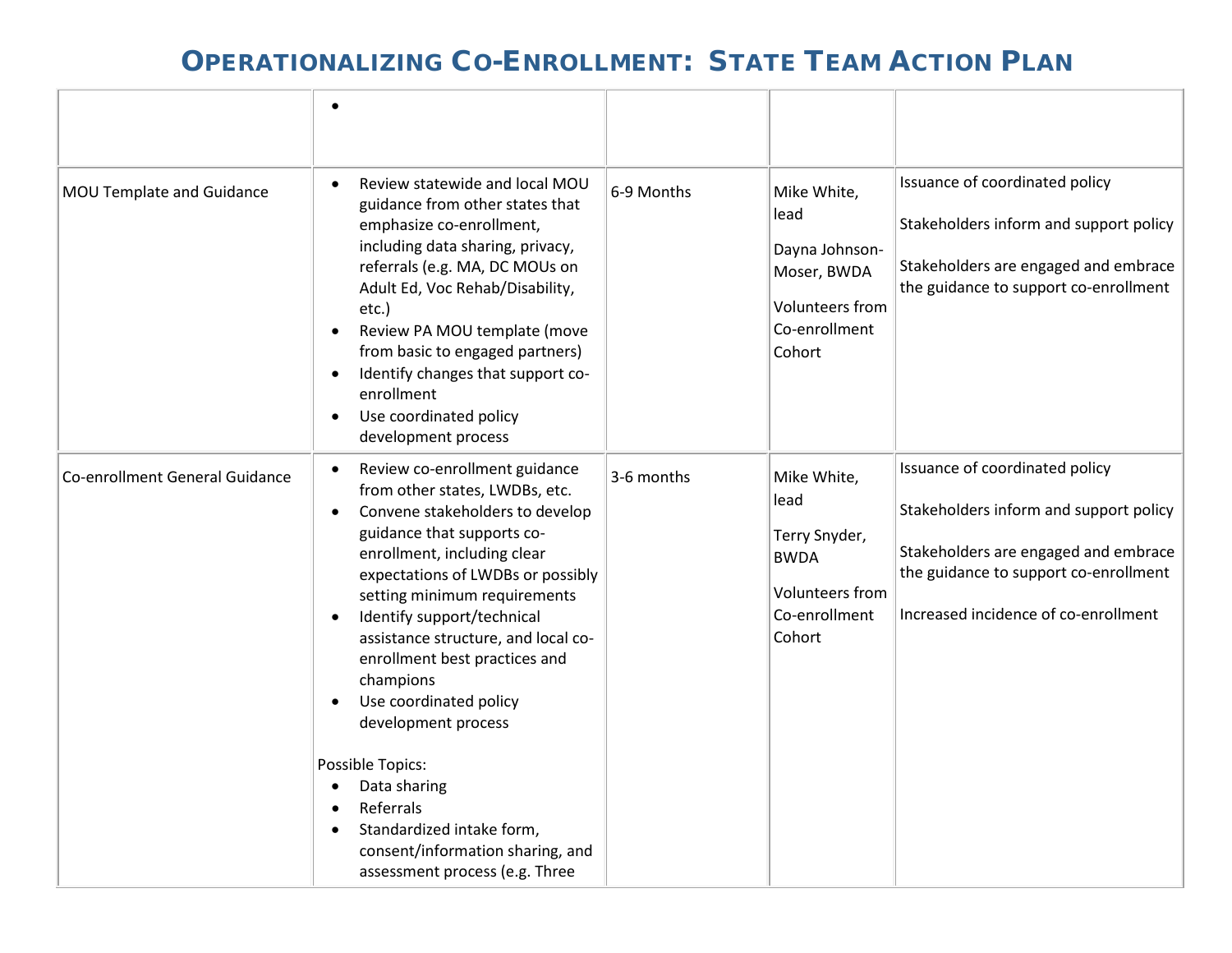|                                                            | Rivers)<br>Communication and coordination<br>$\bullet$<br>of system partners to support<br>customers, co-case management<br>Delivery of services<br>$\bullet$<br>CWDS improvements (e.g.<br>$\bullet$<br><b>Workforce Connect)</b><br>Clearly define role of operator in<br>$\bullet$<br>co-enrollment and referrals                                                                                                                                                                                                                                                                                                                                                                          |                                                                              |                                                                         |                                                                                                                                                                                                                                                                                                                                                       |
|------------------------------------------------------------|-----------------------------------------------------------------------------------------------------------------------------------------------------------------------------------------------------------------------------------------------------------------------------------------------------------------------------------------------------------------------------------------------------------------------------------------------------------------------------------------------------------------------------------------------------------------------------------------------------------------------------------------------------------------------------------------------|------------------------------------------------------------------------------|-------------------------------------------------------------------------|-------------------------------------------------------------------------------------------------------------------------------------------------------------------------------------------------------------------------------------------------------------------------------------------------------------------------------------------------------|
| Cross-training Guidance and<br>Module                      | Host a focus group/listening<br>$\bullet$<br>session with 10 state and/or local<br>WIOA staff to identify and<br>determine how effective cross-<br>training would look: What do folks<br>need to know?<br>Identify, review/interview existing<br>$\bullet$<br>training modules and initiatives<br>(e.g. South Central Title I/Title II<br>cross-training, BWDA WF/CL 101,<br>OVR 101)<br><b>Contact MA Co-enrollment Cohort</b><br>$\bullet$<br>team for details regarding their<br>state-level cross training<br>Identify promising practices based<br>$\bullet$<br>on bullets 1 and 2 and develop<br>guidance for state/local cross<br>training<br>Disseminate, as appropriate<br>$\bullet$ | 9 months                                                                     | KayLynn<br>Hamilton, lead<br>Volunteers from<br>Co-enrollment<br>Cohort | Develop guidance<br>document/module/script for state and<br>local WIOA staff<br>Develop cross-training module, give<br>training, workforce system partners<br>completing system<br>State and local staff are better<br>informed on workforce programs and<br>can identify opportunities for co-<br>enrollment<br>Increased incidence of co-enrollment |
| Co-enrollment Session at<br>Professional Development Event | Convene stakeholders for a<br>$\bullet$<br>conversation around co-<br>enrollment<br>Brief stakeholders on Co-<br>$\bullet$<br>enrollment Cohort project and<br><b>Action Plan</b><br>Facilitation will be participant<br>$\bullet$<br>driven so all partners are able to                                                                                                                                                                                                                                                                                                                                                                                                                      | Deliver at WDB<br>Symposium in<br>September/October<br>2018 in State College | KayLynn<br>Hamilton, lead<br>Larry Melf, lead                           | Delivery of interactive session at WDB<br>Symposium that informs and furthers<br>implementation of Action Plan<br>Stakeholders are engaged and embrace<br>the guidance to support co-enrollment<br>Write summary report documenting                                                                                                                   |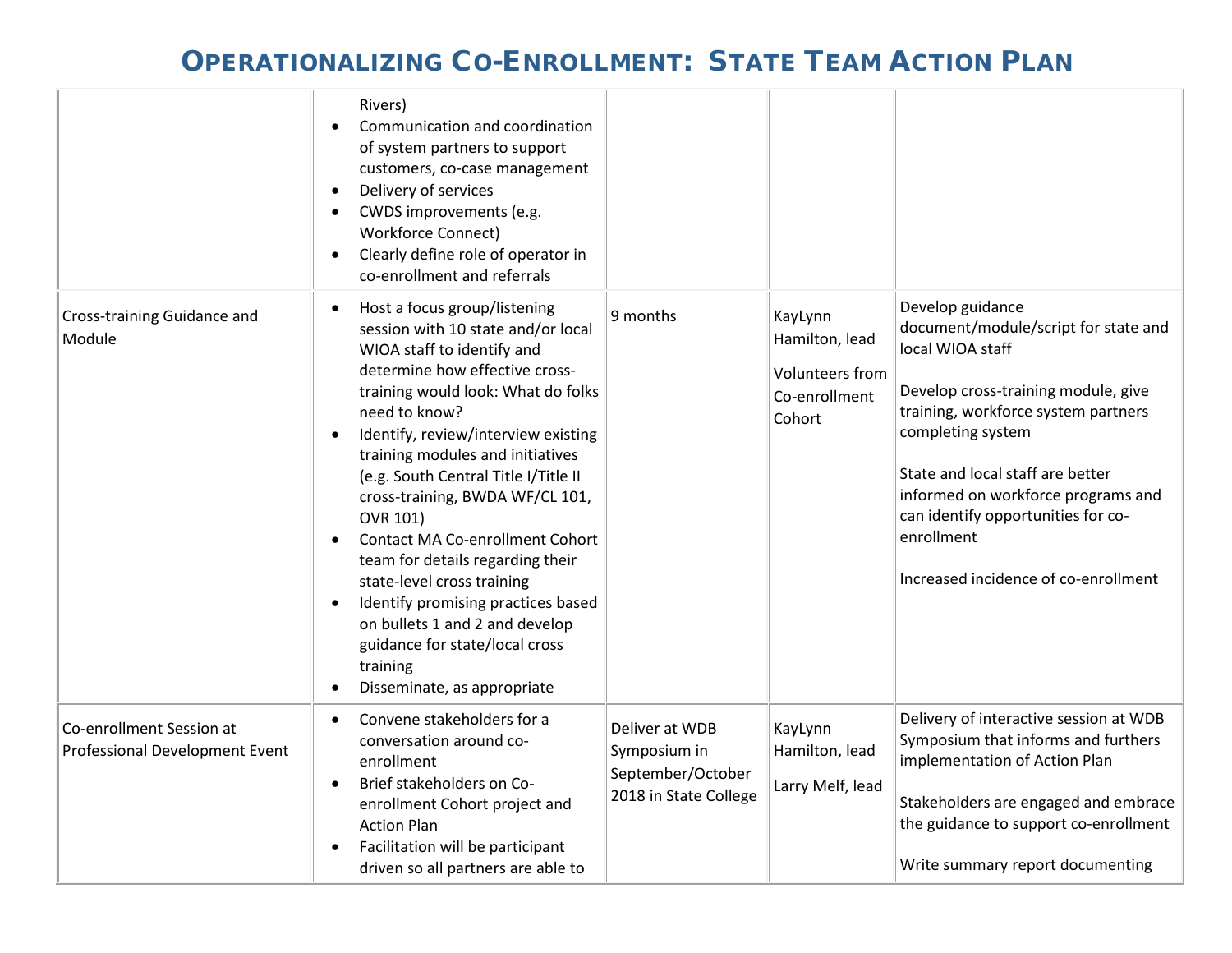|                          | contribute (similar to the peer-led<br>discussion groups at the DC in-<br>person meeting)<br>Specific to your discussion<br>$\circ$<br>topic (action topics), what has<br>been a big challenge to you<br>have been able to resolve?<br>Thinking about the "ideal<br>$\circ$<br>model" of co-enrollment,<br>where is you region/PA<br>CareerLink® now and what do<br>you need to get there?<br>Do you have a best practice or<br>$\circ$<br>strategy that you have<br>implemented to make<br>progress toward the "ideal<br>model"? |             | Volunteers from<br>Co-enrollment<br>Cohort                            | discussion points                                                                                                        |
|--------------------------|-----------------------------------------------------------------------------------------------------------------------------------------------------------------------------------------------------------------------------------------------------------------------------------------------------------------------------------------------------------------------------------------------------------------------------------------------------------------------------------------------------------------------------------|-------------|-----------------------------------------------------------------------|--------------------------------------------------------------------------------------------------------------------------|
| Role of Operator         | Host a focus group/listening<br>$\bullet$<br>session with LWDBs, operators,<br>other partners to discuss operator<br>role in co-enrollment<br>Develop policy to clearly define<br>role of operator in co-enrollment<br>and referrals<br>Incorporate policy into MOU<br>$\bullet$<br>templates                                                                                                                                                                                                                                     | 6-12 months | Jodi Leipold-<br>Mostel<br>Volunteers from<br>Co-enrollment<br>Cohort | Increased participation by operator in<br>support of co-enrollment and referrals<br>Increased incidence of co-enrollment |
| <b>Workforce Connect</b> | <b>Explore whether Workforce</b><br>$\bullet$<br>Connect is a good fit for PA<br>Connect with other states using<br>$\bullet$<br>Workforce Connect to learn about<br>their experience                                                                                                                                                                                                                                                                                                                                             | 12 months   | Volunteers from<br>Co-enrollment<br>Cohort                            |                                                                                                                          |
| <b>SARA</b>              | Explore whether SARA is a good fit<br>$\bullet$<br>for PA<br>PA is piloting SARA in several Local<br>Areas                                                                                                                                                                                                                                                                                                                                                                                                                        | 12 months   | Amber Gaither,<br><b>L&amp;I</b>                                      |                                                                                                                          |